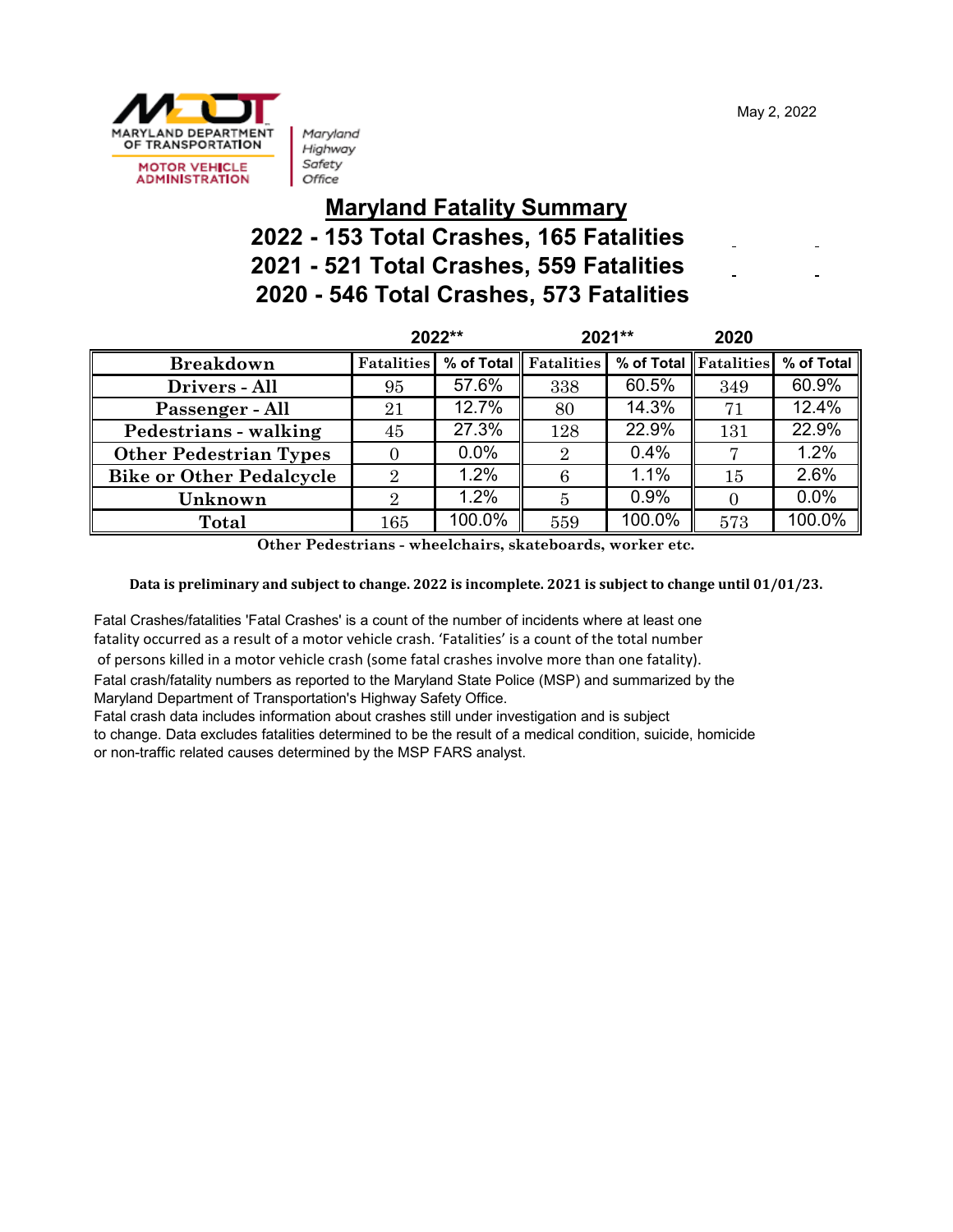

# *Maryland - Fatalities By Month By Person*

| 2022          |                 |                   |                |                  |                  |                  |                  |
|---------------|-----------------|-------------------|----------------|------------------|------------------|------------------|------------------|
| <b>Month</b>  | <b>Drivers</b>  | <b>Passengers</b> | Pedestrian     | Oth. Ped.        | <b>Bicycles</b>  | <b>Unknown</b>   | <b>Total</b>     |
| January       | 26              | 9                 | 12             | $\mathbf{0}$     |                  |                  | 49               |
| February      | 22              | 4                 | 7              | $\boldsymbol{0}$ | $\boldsymbol{0}$ |                  | 34               |
| March         | 26              | 6                 | 15             | $\theta$         | 1                | $\boldsymbol{0}$ | 48               |
| Qtr. 1        | $\overline{74}$ | 19                | 34             | $\theta$         | 2                | $\overline{2}$   | 131              |
| April         | 21              | 2                 | 11             | $\theta$         | $\boldsymbol{0}$ | $\boldsymbol{0}$ | 34               |
| May           |                 |                   |                |                  |                  |                  | $\boldsymbol{0}$ |
| June          |                 |                   |                |                  |                  |                  | $\boldsymbol{0}$ |
| Qtr. 2        | 21              | 2                 | 11             | $\theta$         | $\mathbf{0}$     | $\mathbf{0}$     | $\overline{34}$  |
| July          |                 |                   |                |                  |                  |                  | $\boldsymbol{0}$ |
| August        |                 |                   |                |                  |                  |                  | $\boldsymbol{0}$ |
| September     |                 |                   |                |                  |                  |                  | $\boldsymbol{0}$ |
| Qtr. 3        | $\overline{0}$  | $\overline{0}$    | $\overline{0}$ | $\mathbf{0}$     | $\overline{0}$   | $\overline{0}$   | $\overline{0}$   |
| October       |                 |                   |                |                  |                  |                  | $\boldsymbol{0}$ |
| November      |                 |                   |                |                  |                  |                  | $\boldsymbol{0}$ |
| December      |                 |                   |                |                  |                  |                  | $\boldsymbol{0}$ |
| Qtr. 4        | $\overline{0}$  | $\mathbf{0}$      | $\theta$       | $\mathbf{0}$     | $\overline{0}$   | $\boldsymbol{0}$ | $\boldsymbol{0}$ |
| <b>Totals</b> | 95              | 21                | 45             | 0                | $\overline{2}$   | $\overline{2}$   | 165              |

| 2021          |                 |                   |                 |                  |                  |                         |                 |
|---------------|-----------------|-------------------|-----------------|------------------|------------------|-------------------------|-----------------|
| <b>Month</b>  | <b>Drivers</b>  | <b>Passengers</b> | Pedestrian      | Oth. Ped.        | <b>Bicycles</b>  | <b>Unknown</b>          | <b>Total</b>    |
| January       | 18              | 3                 | 13              | $\overline{0}$   | $\overline{0}$   | $\theta$                | 34              |
| February      | 15              | 5                 | 9               | $\overline{0}$   | $\boldsymbol{0}$ | $\theta$                | 29              |
| March         | 27              | 5                 | 13              | $\overline{0}$   | $\overline{0}$   | $\mathbf{0}$            | $\overline{45}$ |
| Qtr. 1        | 60              | 13                | 35              | $\theta$         | $\theta$         | $\theta$                | 108             |
| April         | $\overline{24}$ | $\overline{10}$   | 9               | $\boldsymbol{0}$ | $\overline{2}$   | $\boldsymbol{0}$        | $\overline{45}$ |
| May           | 33              | 12                | 10              | $\overline{0}$   | $\theta$         | $\boldsymbol{0}$        | 55              |
| June          | 26              | 3                 | 10              |                  | $\boldsymbol{0}$ | $\boldsymbol{0}$        | 40              |
| Qtr. 2        | 83              | 25                | 29              |                  | $\overline{2}$   | $\boldsymbol{0}$        | 140             |
| July          | 29              | 6                 | $\overline{10}$ | 0                |                  | $\overline{0}$          | 46              |
| August        | 44              | 12                | 11              | $\overline{0}$   | $\theta$         | $\boldsymbol{0}$        | 67              |
| September     | 36              |                   | 11              | $\overline{0}$   | $\overline{2}$   | $\boldsymbol{0}$        | 50              |
| Qtr. 3        | 109             | 19                | 32              | 0                | 3                | $\theta$                | 163             |
| October       | 33              | 6                 | $\overline{12}$ |                  | $\theta$         | $\overline{0}$          | 52              |
| November      | 35              | 5                 | 15              | $\boldsymbol{0}$ |                  |                         | 57              |
| December      | 20              | 12                | 5               | 0                | $\boldsymbol{0}$ | $\overline{2}$          | $\overline{39}$ |
| Qtr. 4        | 88              | 23                | $\overline{32}$ |                  |                  | 3                       | 148             |
| <b>Totals</b> | 340             | 80                | 128             | $\overline{2}$   | 6                | $\overline{\mathbf{3}}$ | 559             |

| 2020          |                  |                   |                 |                  |                  |                  |                 |
|---------------|------------------|-------------------|-----------------|------------------|------------------|------------------|-----------------|
| <b>Month</b>  | <b>Drivers</b>   | <b>Passengers</b> | Pedestrian      | Oth. Ped.        | <b>Bicycles</b>  | <b>Unknown</b>   | <b>Total</b>    |
| January       | 9                | 0                 | 9               | 0                |                  | $\boldsymbol{0}$ | 19              |
| February      | 21               | 3                 | 14              | $\boldsymbol{0}$ | $\overline{0}$   | $\boldsymbol{0}$ | 38              |
| March         | $\overline{38}$  | 5                 | 9               | $\theta$         |                  | $\boldsymbol{0}$ | $\overline{53}$ |
| Qtr. 1        | 68               | 8                 | 32              | $\theta$         | $\overline{2}$   | $\boldsymbol{0}$ | 110             |
| April         | $\overline{19}$  | 2                 | 5               | $\theta$         | $\boldsymbol{0}$ | $\boldsymbol{0}$ | 26              |
| May           | 33               | 7                 | 6               |                  |                  | $\boldsymbol{0}$ | 48              |
| June          | 32               | 11                | 9               | 3                | $\theta$         | $\boldsymbol{0}$ | $\overline{55}$ |
| Qtr. 2        | 84               | 20                | 20              | 4                |                  | $\theta$         | 129             |
| July          | $\overline{37}$  | 11                | 9               | $\boldsymbol{0}$ | 3                | $\boldsymbol{0}$ | 60              |
| August        | 40               | 10                | 21              | $\boldsymbol{0}$ | 3                | $\boldsymbol{0}$ | 74              |
| September     | 31               | 9                 | 11              | $\theta$         | $\boldsymbol{0}$ | $\boldsymbol{0}$ | 51              |
| Qtr. 3        | 108              | 30                | $\overline{41}$ | 0                | 6                | $\theta$         | 185             |
| October       | 47               | 5                 | 15              |                  | 3                | $\boldsymbol{0}$ | $\overline{71}$ |
| November      | 24               | 5                 | 14              |                  | $\overline{2}$   | $\boldsymbol{0}$ | 46              |
| December      | 18               | 3                 | 9               |                  |                  | $\boldsymbol{0}$ | $\overline{32}$ |
| Qtr. 4        | 89               | 13                | 38              | 3                | 6                | $\mathbf{0}$     | 149             |
| <b>Totals</b> | $\overline{349}$ | 71                | 131             | 7                | 15               | 0                | 573             |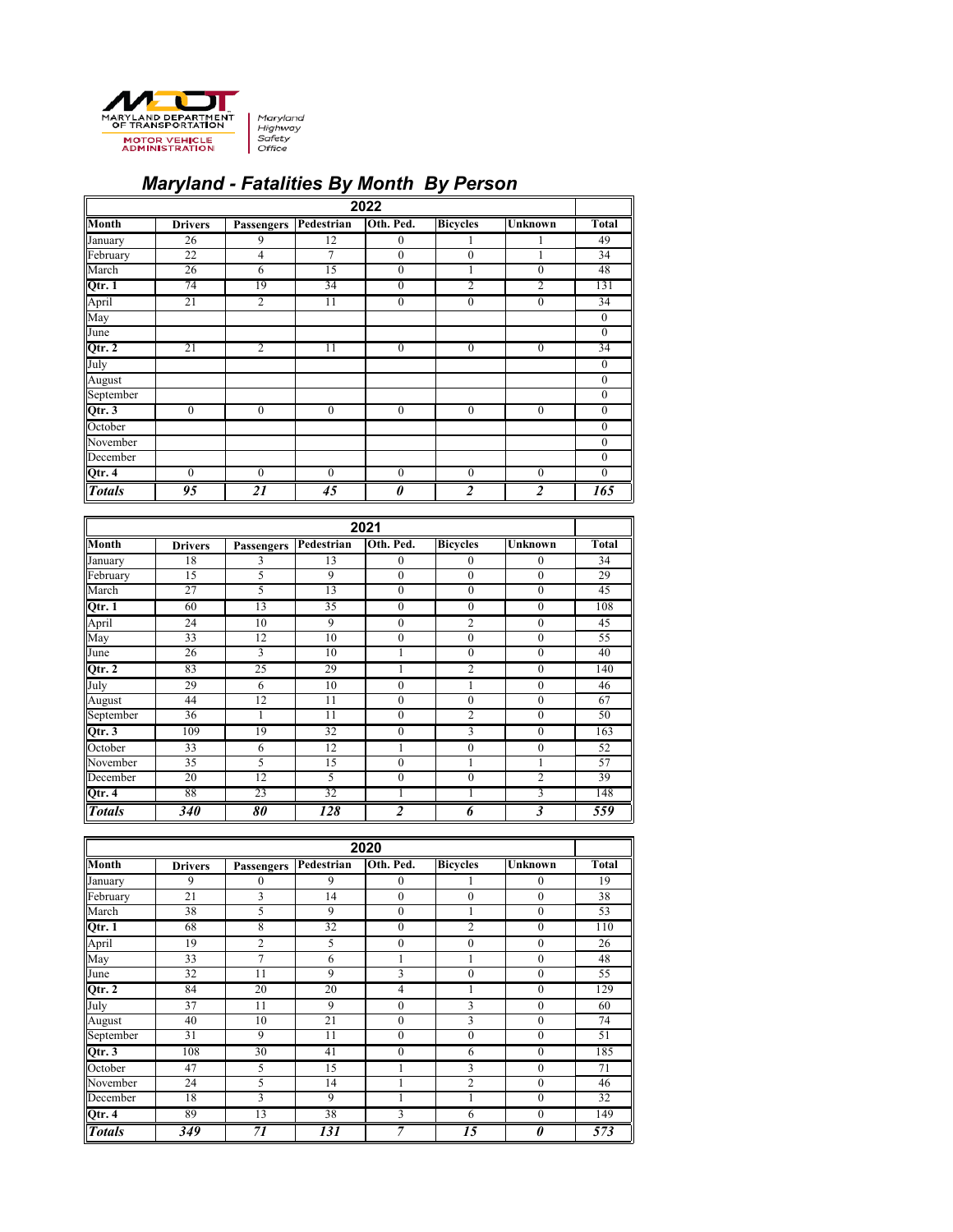

## *Maryland - Fatalities By Month Date Comparison*

| <b>Statewide</b> |                  |                 |                    |        |  |
|------------------|------------------|-----------------|--------------------|--------|--|
| <b>Month</b>     | 2022             | 2021            | <b>#DIFFERENCE</b> |        |  |
| January          | 49               | 34              | 15                 |        |  |
| February         | 34               | 29              | 5                  |        |  |
| March            | 48               | 45              | 3                  |        |  |
| April            | 34               | 45              | $-11$              |        |  |
| May              |                  | 55              | $-55$              |        |  |
| June             |                  | 40              | $-40$              |        |  |
| July             |                  | 46              | $-46$              |        |  |
| August           |                  | 68              | $-68$              |        |  |
| September        |                  | 50              | $-50$              |        |  |
| October          |                  | 52              | $-52$              |        |  |
| November         |                  | 57              | $-57$              |        |  |
| December         |                  | $\overline{38}$ | $-38$              |        |  |
| <b>Totals</b>    | $\overline{165}$ | 559             | $-394$             | $-70%$ |  |
| Quarter 1        | 131              | 108             | 23                 |        |  |
| Quarter 2        | 34               | 140             | $-106$             |        |  |
| Quarter 3        | $\boldsymbol{0}$ | 164             | $-164$             |        |  |
| Quarter 4        | $\bf{0}$         | 147             |                    |        |  |

#### *Maryland - Fatal Crashes By Month Date Comparison*

| <b>Statewide</b> |      |                 |                    |  |  |  |  |
|------------------|------|-----------------|--------------------|--|--|--|--|
| <b>Month</b>     | 2022 | 2021            | <b>#DIFFERENCE</b> |  |  |  |  |
| January          | 41   | 33              | 8                  |  |  |  |  |
| February         | 34   | 26              | 8                  |  |  |  |  |
| March            | 47   | 42              | 5                  |  |  |  |  |
| April<br>May     | 31   | 41              | $-10$              |  |  |  |  |
|                  |      | 48              | $-48$              |  |  |  |  |
| June             |      | 39              | $-39$              |  |  |  |  |
| July             |      | 42              | $-42$              |  |  |  |  |
| August           |      | 63              | $-63$              |  |  |  |  |
| September        |      | 50              | $-50$              |  |  |  |  |
| October          |      | 48              | $-48$              |  |  |  |  |
| November         |      | 55              | $-55$              |  |  |  |  |
| December         |      | $\overline{34}$ | $-34$              |  |  |  |  |
| <b>Totals</b>    | 153  | 521             | $-368$             |  |  |  |  |

**\*Preliminary ,twelve month data is subject to change.**

*Data from Susie Wellman's fatality counts, includes fatalities that are not yet included in the main database.*